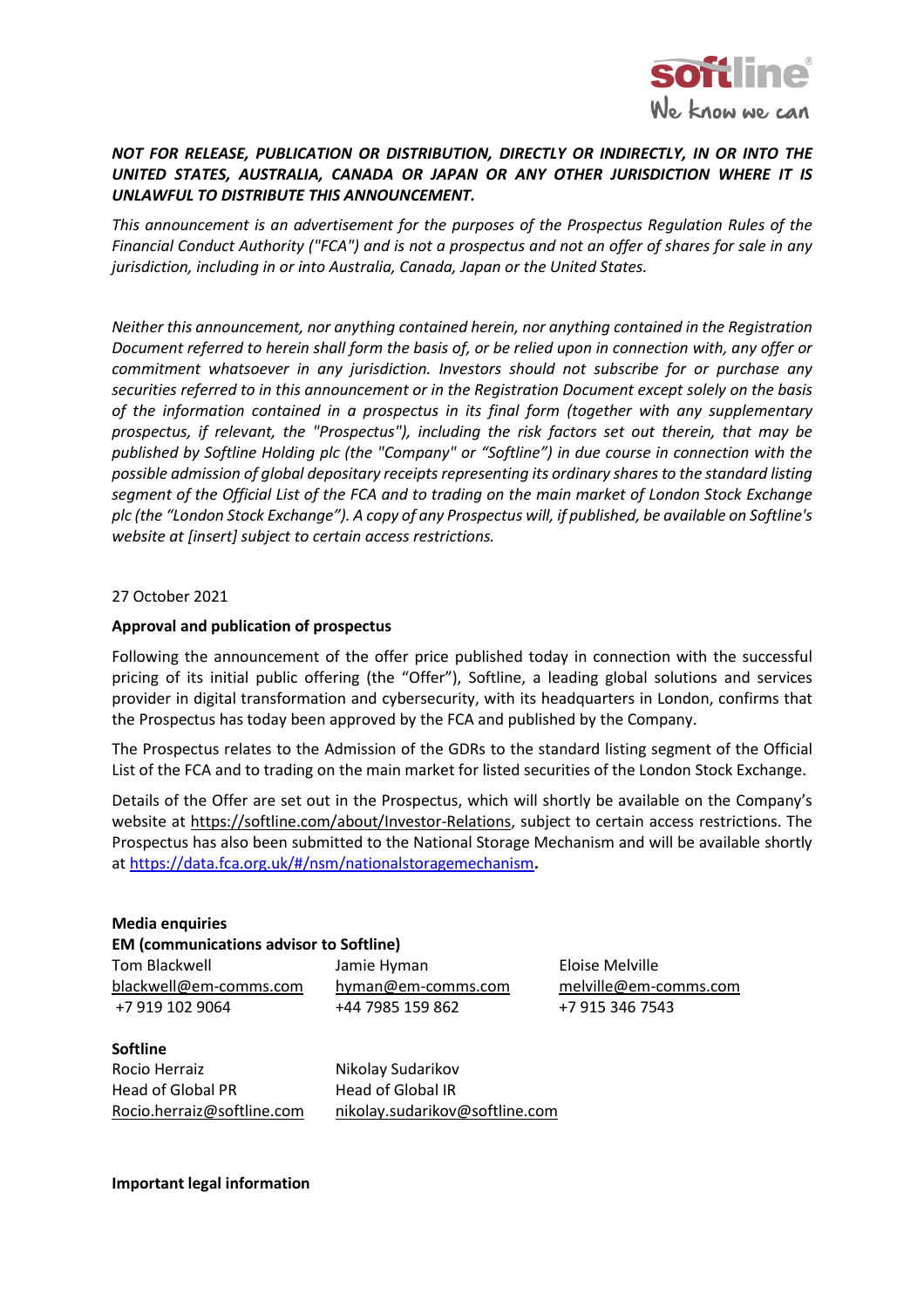

The information contained in this announcement is for background purposes only and does not purport to be full or complete. No reliance may be placed by any person for any purpose on the information contained in this announcement or its accuracy, fairness or completeness.

These materials are not an offer to sell, or a solicitation of an offer to purchase, securities in the **United States, Canada, Australia, South Africa or Japan or in any other jurisdiction in which such** offer or solicitation is not authorised or to any person to whom it is unlawful to make such offer or **solicitation. The securities to which these materials relate have not been and will not be registered under the US Securities Act of 1933, as amended (the "Securities Act"), and may not be offered or** sold in the United States except pursuant to an exemption from, or in a transaction not subject to, **the registration requirements of the Securities Act. There will be no public offering of the securities in the United States.**

**In the United Kingdom, this announcement is only being distributed to and is directed at "qualified investors" within the meaning of Article 2(e) of Regulation (EU) 2017/1129, as it forms part of domestic law in the United Kingdom by virtue of the European Union (Withdrawal) Act 2018, (a) having professional experience in matters relating to investments falling within Article 19(5) of the Financial Services and Markets Act (Financial Promotion) Order 2005, as amended (the "Order"); (b)** who are high net worth entities described in Article 49(2)(a) to (d) of the Order; or (c) other persons **to whom they may lawfully be communicated (all such persons together being referred to as "Relevant Persons"). Any investment or investment activity to which this announcementrelates will** only be available to and will only be engaged in with Relevant Persons. Any person who is not a **Relevant Person should not act or rely on this announcement or any of its contents.**

**In any member state of the European Economic Area, this communication is only addressed to and is only directed at qualified investors in such member state within the meaning of the Prospectus Regulation EU 2017/1129 (the "Prospectus Regulation"), and no person that is not a qualified investor may act or rely on this communication or any of its contents.**

**This press release and the information herein are not an advertisement of securities in the Russian Federation, and are not an offer, or an invitation to make offers, to purchase, sell, exchange or** transfer any securities in the Russian Federation or to or for the benefit of any Russian person or **entity. This pressrelease and the information herein are not intended for any personsin the Russian Federation who are not "qualified investors" within the meaning of Article 51.2 of the Federal Law no. 39-FZ "On the Securities Market" dated 22 April 1996, as amended (the "Russian QIs") and must** not be distributed or circulated into Russia or made available in Russia to any persons who are not **RussianQIs, unless and to the extent they are otherwise permitted to accesssuch information under Russian law.**

This announcement may include statements that are, or may be deemed to be, "forward-looking statements". These forward-looking statements may be identified by the use of forward-looking terminology, including the terms "believes", "estimates", "plans", "projects", "anticipates", "expects", "intends", "may", "will" or "should" or, in each case, their negative or other variations or comparable terminology, or by discussions of strategy, plans, objectives, goals, future events or intentions. Forward-looking statements may and often do differ materially from actual results. Any forward looking statements reflect the Company's current view with respect to future events and are subject to risks relating to future events and other risks, uncertainties and assumptions relating to the Company's business, results of operations, financial position, liquidity, prospects, growth and strategies. Forward-looking statements speak only as of the date they are made.

Each of the Company, Credit Suisse Bank (Europe) S.A. ("Credit Suisse"), J.P. Morgan AG ("J.P. Morgan"), VTB Capital plc ("VTB"), Alfa Capital Markets Ltd ("Alfa"), Bank GPB International S.A. ("Gazprombank"), Citigroup Global Markets Limited ("Citi") and JSC "Sberbank CIB" ("Sber") (together the "Banks"), the Over-allotment shareholders and their respective affiliates as defined under Rule